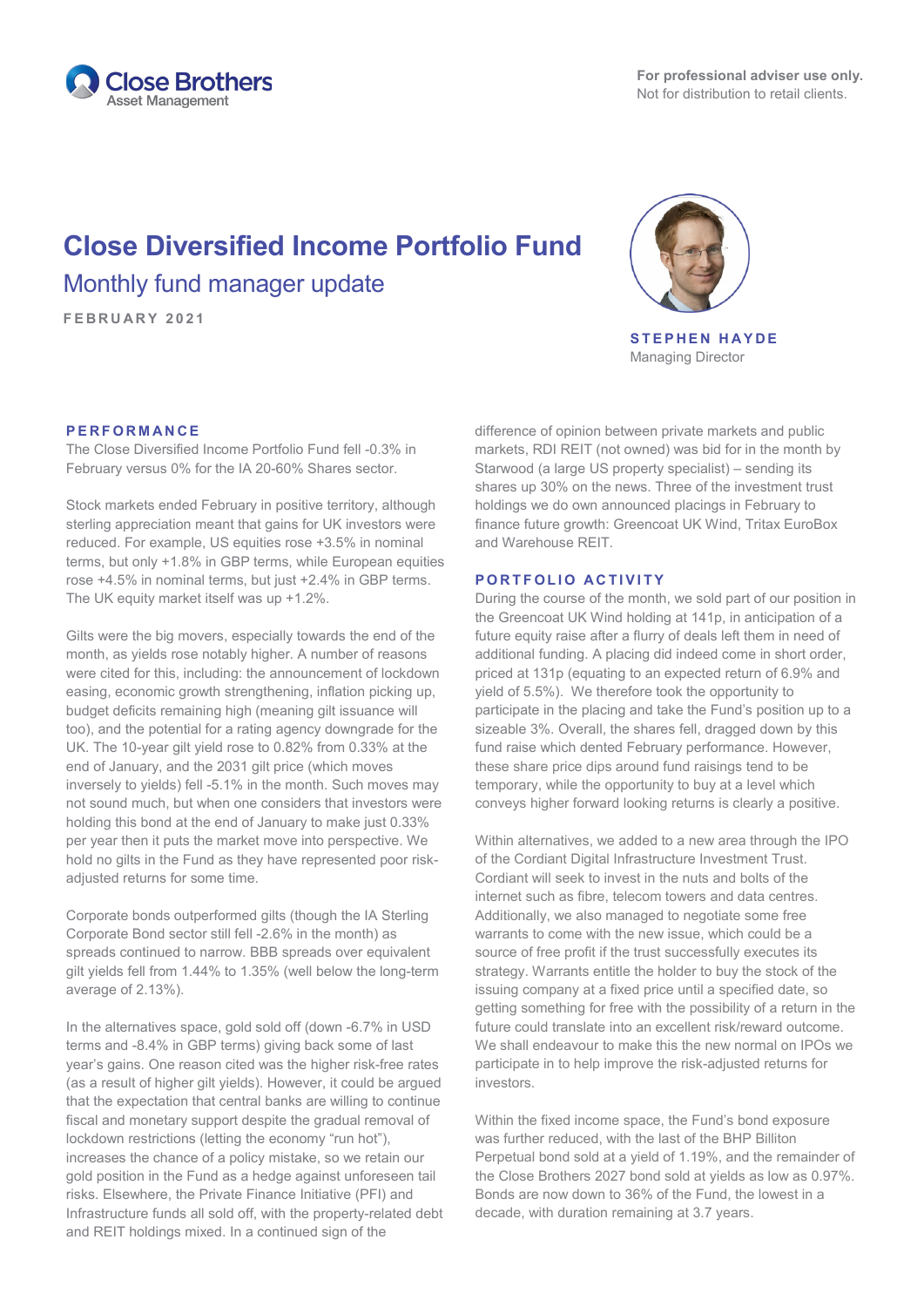

In the equity space, two positions were trimmed (Diploma and CVS Group). Both are smaller-caps that have re-rated strongly in the current market to trade at the top end of their historic valuation ranges and are relatively low yielders. The proceeds were reinvested into up-weighting our position in Philip Morris and to establish a new one in Unilever. Both companies issued results in February highlighting their resilient post Covid-19 performance, record cash generation, decent balance sheets and high returns profile, yet both are trading on historically low valuations.

Measured by the price to earnings (P/E) ratio relative to the stock market, Philip Morris is trading near 10-year lows, despite its market-leading reduced-risk tobacco positioning and a 5.7% dividend yield. As for Unilever, in recent months the share price has fallen from £49 to £38, just a fraction higher than the lows of March 2020. Its P/E relative to the stock market is now trading near 10-year lows, while its absolute valuation is back to the average of the past 20 years and the yield has risen back up to 4%.

### **YIELD**

The Fund's yield (based on end-of-month prices) rose to 3.6% from 3.5% at the end of January, as lower yielding positions were reduced or exited and higher yielding positions were increased or initiated. Burford Capital was the latest fund holding to reinstate its dividend and will now pay the whole of 2020's dividend in one go in June 2021.

The Fund still maintains a sizable cash weighting of 11.3%. Whilst cash has no yield, it still has a better forward-looking return than negative yielding short-dated gilts, which used to be the first port of call to invest spare cash when cautious. Having cash gives optionality and it will be invested in new ideas as they are identified, or when any market pull back makes valuations in general more attractive.

The yield on the Fund is the result of all the individually picked attractive risk/reward ideas. In this tough environment the hard work continues to find attractive risk/reward ideas across the whole spectrum of asset classes that the Fund is able to invest in.

## **OUTLOOK**

Whilst equities rose in the month they did not have everything their own way as the rise in sovereign bond yields did lead to a brief sell-off. As mentioned in numerous previous monthly updates, low risk-free rates have led to higher valuations in all asset classes (as analysts have lowered the discount rate they use to value the cash flows from an asset). Rising sovereign bond yields, if they were to persist, would impact the longest duration assets the most (loss-making tech stocks for instance where most of the value is far into the future), and cash generative mature businesses the least (where more of the value is near-term).

In the portfolio we remain fairly low duration: we have plenty of cash (no duration), our bond holdings have a duration of 3.7 years, much of the allocation to alternatives is to lower duration assets which are based on finite projects or loans (apart from gold and the REITs), and our equities tend to be cash generative mature businesses. The equities in the portfolio tend to carry low levels of leverage too – so interest costs on servicing their debt (which may rise in this scenario too) are not a major component of their costs.

The Fund remains diversified by asset class, geography and sector, with the aim of generating attractive risk-adjusted returns for clients.